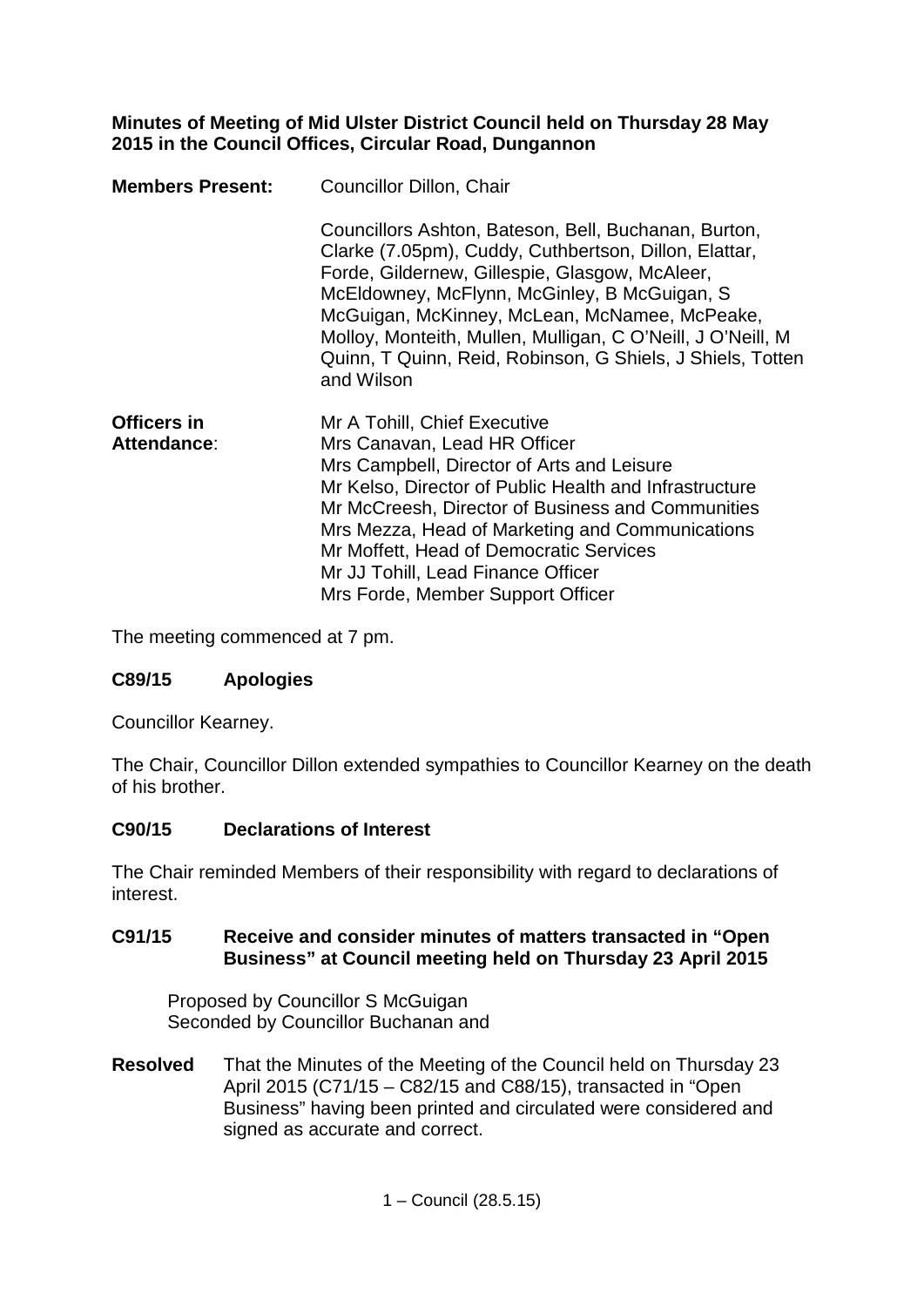Councillor Wilson referred to page 2 of the minutes where it had agreed to send letters of congratulations to Ms Susan Parke and Ms Rachel McKeown. Stating that the letters had been received Councillor Wilson requested that the two individuals be included in a civic reception to honour their achievements as it was on the agenda under notices of motion to honour various sporting club achievements. He also requested that David Ames and Ian Sloan, Great Britain hockey players, Norman Espie, Men's Royal British Legion Standard Bearer (National), Cookstown Primary School, Winners of Northern Ireland Primary School Hockey Cup, and Linda Black, Women's Personality of the Year in Ulster Hockey also be honoured at a civic reception for their achievements.

Proposed by Councillor Wilson Seconded by Councillor Reid

That the aforementioned be recognised at a civic reception.

Councillor McNamee asked how the receptions would be delivered as there was no decision yet regarding motions to be considered later in the meeting.

### *Councillor Clarke entered the meeting at 7.05pm*

The Chair, Councillor Dillon stated that at present there was no policy for civic receptions and the request to honour the Tyrone Under 21 Gaelic Team was because it was an All-Ireland achievement. She stated that throughout her year in office it was her intention to host receptions to honour achievers across the district.

# **Resolved** That

- (i) Letters of congratulations be forwarded to aforementioned individuals on their achievements; and
- (ii) Civic Receptions be discussed at the next available Party Leaders to determine the way forward.
- **C92/15 Receive and consider the minutes and recommendations of matters transacted in "Open Business" at the Planning Committee meeting held on Tuesday 5 May 2015**

Proposed by Councillor Cuthbertson Seconded by Councillor McLean and

- **Resolved** That the Minutes and recommendations of the Planning Committee meeting held on Monday 5 May 2015 (P35/15 – P39/15 and P45/15) transacted in "Open Business", having been printed and circulated were considered and adopted.
- **C93/15 Receive and consider the minutes and recommendations of matters transacted in "Open Business" at the Policy and Resources meeting held on Monday 11 May 2015**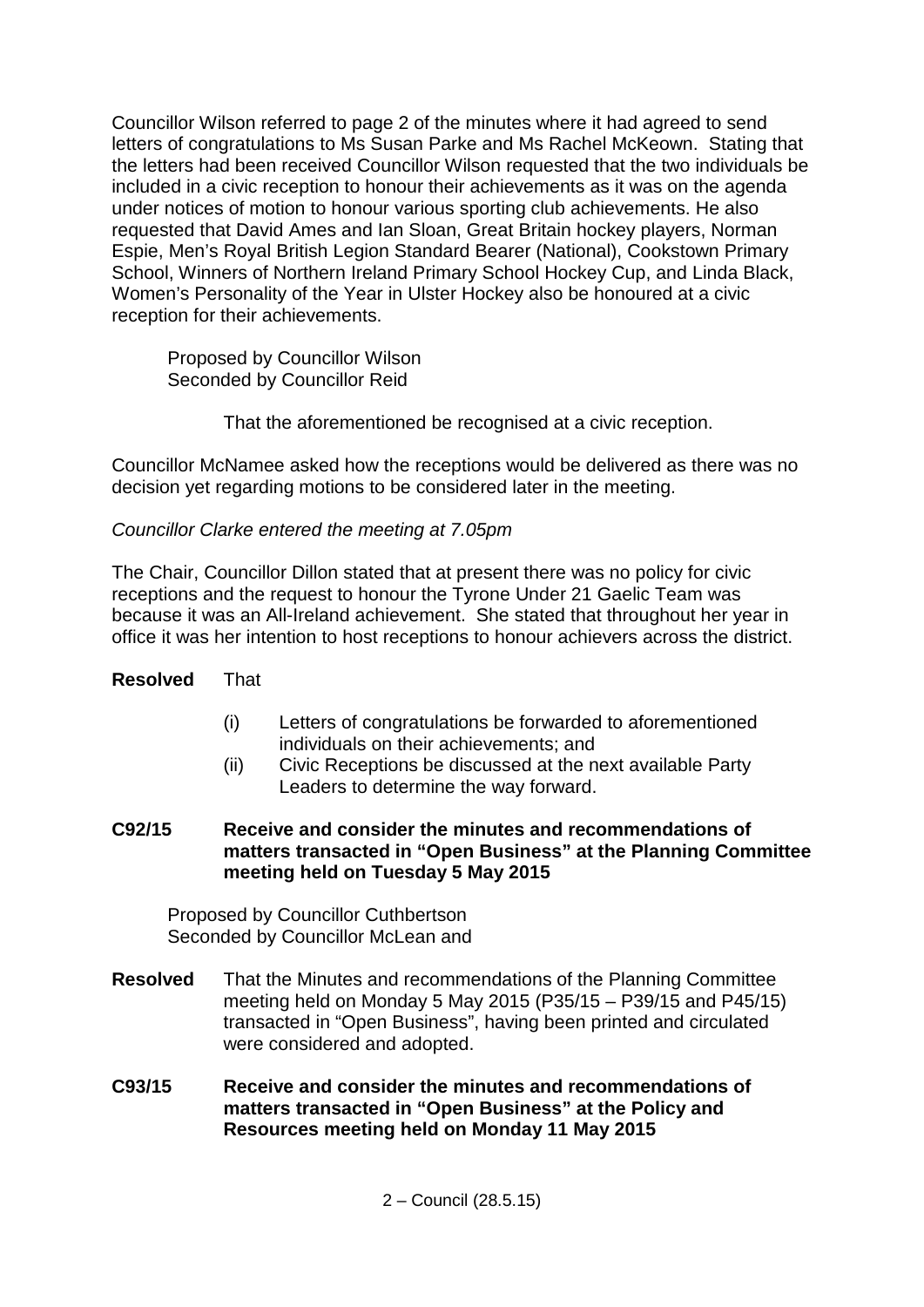With regard to PR75/15 Councillor Bateson asked that at paragraph 8 on page 3 his comment made at the meeting be also included in the minute to reflect that he concurred with Councillor Mallaghan's comments that newspaper circulations should be independently checked.

The Chief Executive in response to Councillor Cuddy's query stated that the debt of one of the former Councils was not classified as such due to their debt management approach.

Proposed by Councillor S McGuigan Seconded by Councillor Ashton and

- **Resolved** That the Minutes and recommendations of the Policy and Resources Committee meeting held on Monday 11 May 2015, (PR71/15 – PR83/15 and P88/15) transacted in "Open Business", having been printed and circulated, subject to the foregoing were considered and adopted.
- **C94/15 Receive and consider the minutes and recommendations of matters transacted in "Open Business" at the Environment Committee meeting held on Tuesday 12 May 2015**

Proposed by Councillor McNamee Seconded by Councillor McFlynn and

- **Resolved** That the Minutes and recommendations of the Environment Committee meeting held on Tuesday 12 May 2015, (E54/15 – 75/15 and E83/15), transacted in "Open Business", having been printed and circulated were considered and adopted.
- **C95/15 Receive and consider the minutes and recommendations of matters transacted in "Open Business" at the Development Committee meeting held on Thursday 14 May 2015**

Councillor J Shiels requested amendments as undernoted in relation to D81/15 and D85/15

Page 6, paragraph 5 of D81/15 amended to read, Councillor J Shiels stated that the scheme had been a big success in cities throughout the UK and that he was delighted to see the opportunity of rolling it out in Mid Ulster. Councillor Shiels proposed that the recommendation made by the officers be accepted regardless of cost but did ask if the £8000 fee could be negotiated upon. The proposer be amended from Councillor T Quinn to J Shiels

Page 10, paragraph 2, D85/15 amended to read, Councillor J Shiels speaking of the benefits of the scheme stated although he recognised the cuts that the Education Minister's Department was facing he would propose that the recommendation of the Officer be adopted and that a letter be sent to the Minister requesting that he reconsider his position with regards to funding for the Business Education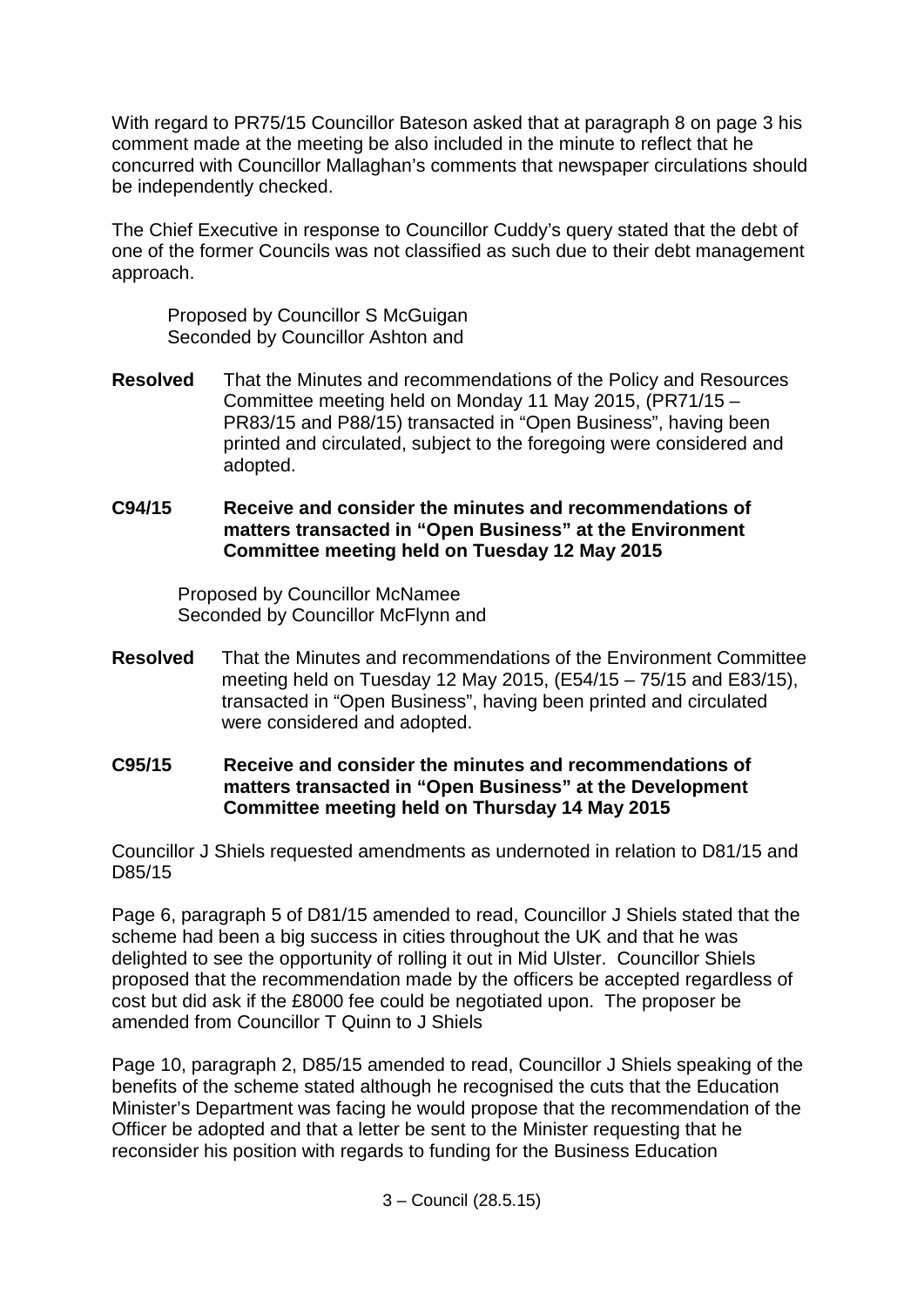Partnership (BEP). The proposer be amended from Councillor McNamee to Councillor J Shiels.

Councillor McNamee with regard to item D90/15 on the Greenvale Leisure Consultative Group proposed that a meeting be held before the end of June.

Proposed by Councillor McNamee Seconded by Councillor McGinley and

## **Resolved** That

- (i) a meeting of Greenvale Leisure Consultative Group be held before the end of June;
- (ii) That the Minutes and recommendations of the Development Committee meeting held on Thursday 14May 2015, (D73/15 – D95/15 and D98/15) transacted in "Open Business", having been printed and circulated, subject to the foregoing were considered and adopted.

# **C96/15 Standing Orders for the Regulation of Business**

The Chief Executive drew attention to the previously circulated report seeking adoption of the Standing Orders for the transaction of Mid Ulster District Council business and indicated that he had reported the detail on same at the April meeting of Council.

Councillor Mallaghan stated that Standing Orders were first raised in May 2014 with the draft now reflecting the necessary changes and the NILGA response, and thus tailored to suit the working of the Council. He continued that he had one issue in that considering the number of motions on the agenda for May council meeting proposed that each party be permitted to submit a single motion at any one meeting. Thus every party including the independent would have the opportunity to submit one.

Proposed by Councillor Mallaghan Seconded by Councillor McGinley and

That notices of motion presented to a meeting be limited to one from each party plus the independent member.

Councillor Cuddy stated that his party did not have a problem with the proposal as time could be better spent at meetings but he felt that five could be too many. He suggested that the matter be discussed by the Party Representatives Group.

Proposed by Councillor Cuddy Seconded by Councillor Wilson

That the number of notices of motion presented to a meeting be discussed at a party representatives meeting.

Councillor Mallaghan concurred with this and subsequently withdrew his proposal.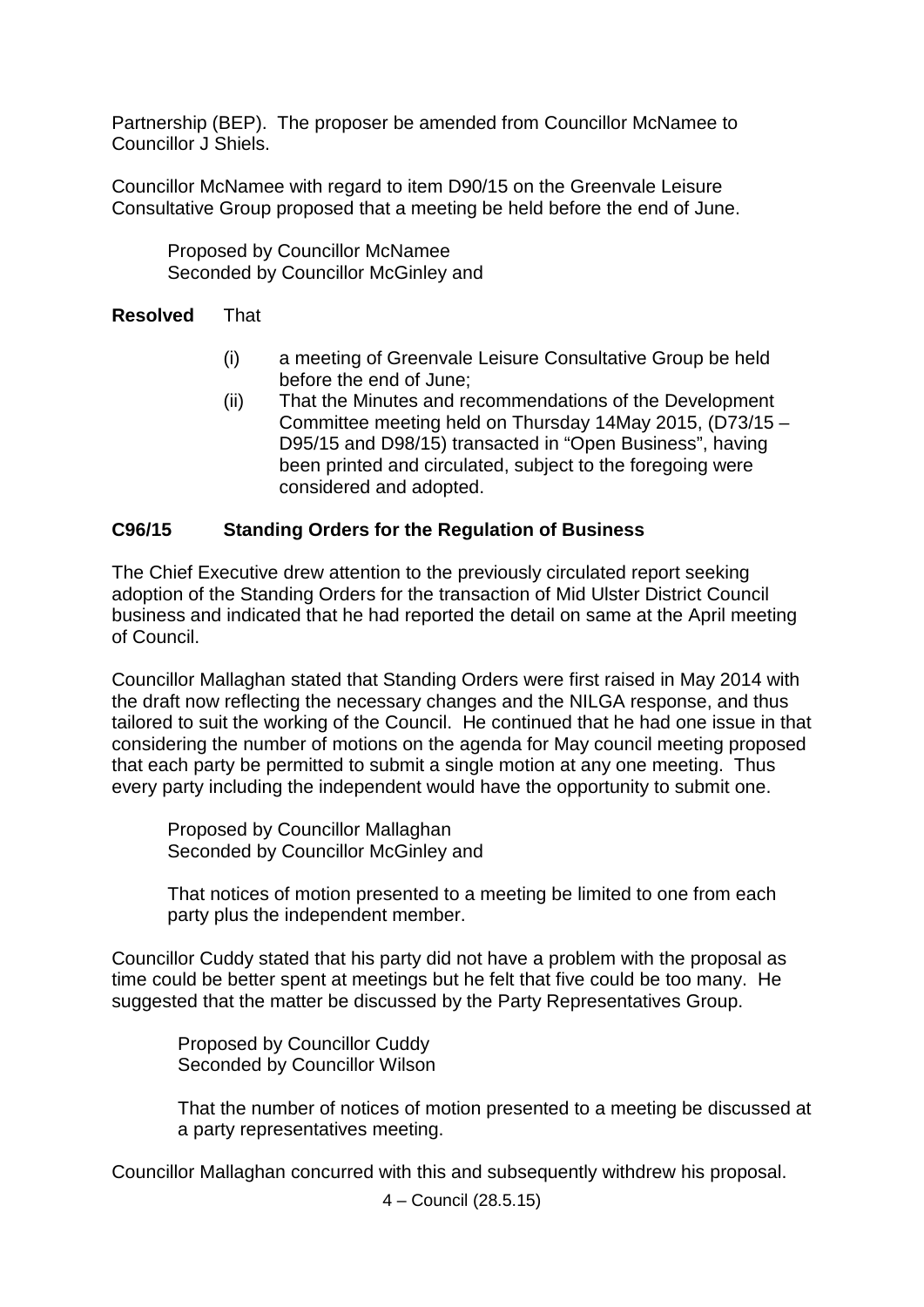Councillor Wilson suggested that the standing orders presented be adopted with a proviso of amending the section on Motions.

Councillor Ashton sought clarity on 15.2 and 15.3 in the standing orders regarding any member wishing to raise an issue having to submit same in writing 48 hours prior to the meeting. Responding the Chief Executive advised that if a member provides a written request 48 hours in advance they are entitled to receive a response but a member still could ask for an update.

Proposed by Councillor Mallaghan Seconded by Councillor McGuigan and

**Resolved** That the Standing Orders be adopted with the proviso that Motions be discussed by the Party Representatives Group.

Councillor McPeake requested that the standing orders be published as a booklet as it was convenient to have a hard copy. The Chair concurred with this.

Proposed by Councillor McPeake Seconded by Councillor McLean and

**Resolved** That the Standing Orders once complete be formed into a booklet and provided to Members.

Councillor Cuthbertson sought clarity on whether the Chair of each meeting was held to standing orders or could they overrule as they went along as he had experienced this. The Chief Executive advised that it would be expected that the Chair conduct the meeting within the Standing Orders but once the meeting had commenced the Chair had the authority to interpret the Standing Orders and rule on same.

Councillor J Shiels asked if an appeal through a 'call in' process could be made. In response the Chief Executive advised that there could only be a 'call in' with regard to a decision not on how a Chair had conducted the business of a meeting and indicated that there were other ways to seek redress of this.

The Chair, Councillor Dillon suggested that any member should speak to the Chair of the meeting regarding any issue.

### **C97/15 Conferences and Seminars**

The Head of Democratic Services referred to details of the undernoted conferences and sought approval for the attendance of Members and council officers, the payment of attendance fees and associated costs as incurred.

## **C97.1/14 IRRV NI Tourism Conference 2015: Looking to the Future (Institute of Revenues, Rating & Valuation), Belfast City Hall Tuesday 23 June 2015 at a fee of £80 per person.**

Proposed by Councillor McGinley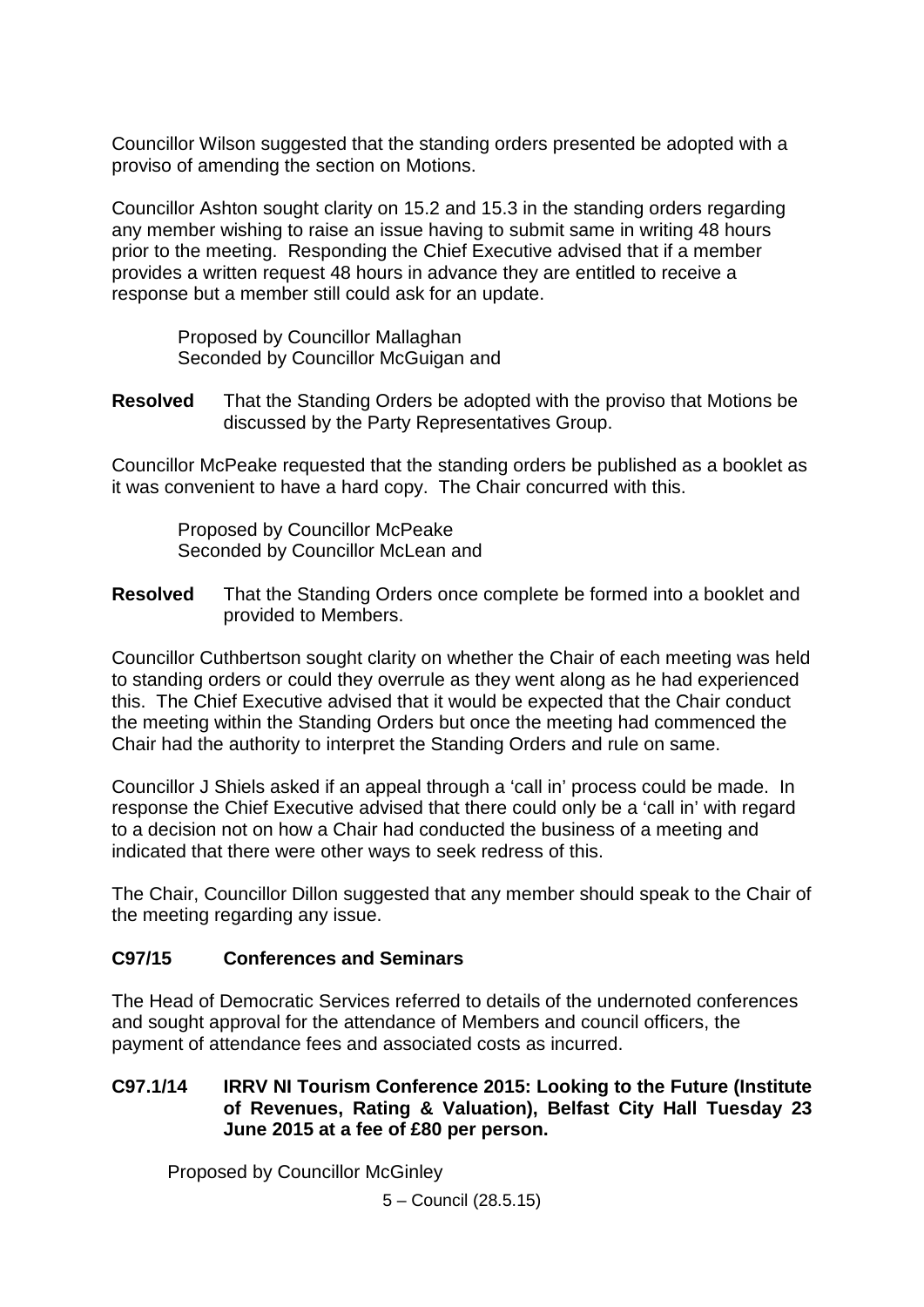Seconded by Councillor Clarke and

**Resolved** That the attendance of Members and officers, the payment of attendance fees and associated costs as incurred be approved and that anyone wishing to attend contact officers.

## **C97.2/14 APSE Seminar: First 100 Days and Beyond in Braid Town Hall, Museum and Arts Centre, Ballymena at a fee of £175 per person**

Proposed by Councillor McGinley Seconded by Councillor Clarke and

**Resolved** That the attendance of Members and officers, the payment of attendance fees and associated costs as incurred be approved and that anyone wishing to attend contact officers.

*Councillor Mulligan left the meeting at 7.24pm*

# **C98/15 Community Safety College, Desertcreat**

The Chair, Councillor Dillon advised that there had been notice on social media that there were reports on positive moves on the Community Safety College, Desertcreat and although it was not confirmed the Chair proposed that Council write to the Department of Justice and request a meeting to be updated on the position.

Proposed by Councillor Dillon Seconded by Councillor T Quinn and

**Resolved** That Council write to the Department of Justice and request a meeting to receive an update on the Community Safety College, Desertcreat.

# **C99/15 Consideration of Motions**

### **C99.1/15 Councillor Mallaghan to move motion**

Councillor Mallaghan in moving the undernoted motion stated he had great delight in the achievement of the under 21 football team especially as the Captain, Ciaran McGerry was a fellow club man, a talented athlete and a hero in his eyes. Councillor Mallagan further stated that the former Councils had attributed to GAA success in assisting with resources and it was fitting that the first civic reception for Mid Ulster be for a group of young people.

Councillor Mallaghan proposed the motion,

*This Council notes the Achievement of Tyrone GAA Under 21 Football Team and their success in winning the All Ireland Championship in Parnell Park Dublin on the 2nd May. That this council commends the players, management, back room*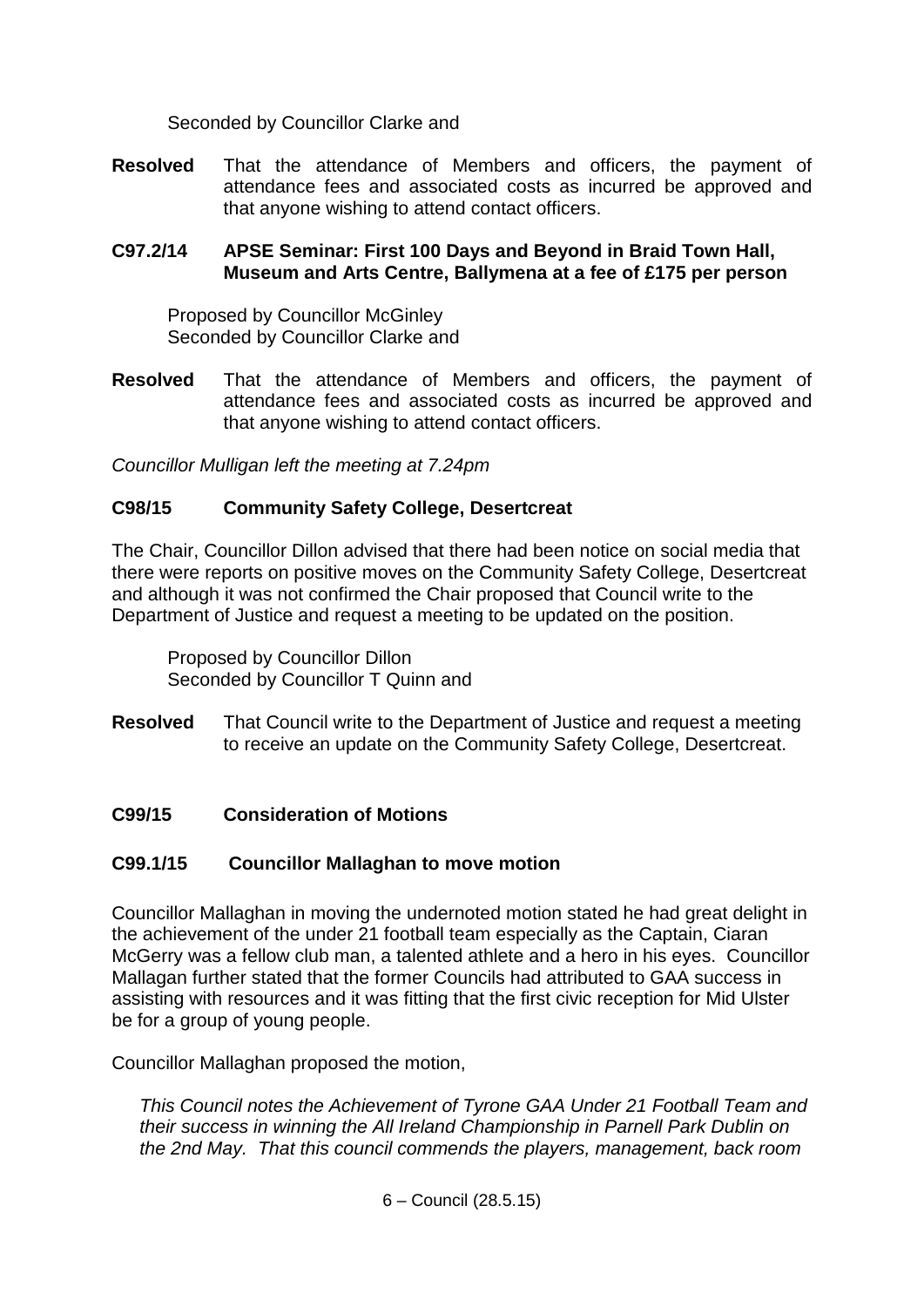*team and the County Board for their hard work in bringing this great honour to the District and the County. That this council hosts a civic reception in their honour*

Councillor Cuthbertson sought clarification as to whether the Chair of Council had authority to go ahead and host a reception out of the Chair's allowance regardless if the motion was carried or fell. The Chief Executive confirmed that to be the case.

Councillor Mallaghan stated that the function should be a civic reception hosted by Council and should be funded from the Civic Reception budget not the Chair's Allowance.

Seconded by Councillor McNamee

In seconding the motion, Councillor McNamee extended congratulations to the team stating that they were following on from other Tyrone successes and indeed those of Derry. He stated that at both county and club level the success was a catalyst for the future.

Councillor McLean emphasising that he had no issue with the reception or the team, queried if Council was setting a precedent prior to having a policy in place. He stated that the motion should be held back until a policy was in place as it was 'putting the cart before the horse.'

Proposed by Councillor McLean Seconded by Councillor Cuthbertson

Postpone the notice of motion until a reception policy is in place.

Councillor M Quinn expressed his support for the motion stating that it had been a while since the Under 21 team had enjoyed such a success and it was superb that the Manager was a local person.

Councillor Mallaghan stated he understood what was being said but regardless of the situation surrounding a policy, an All-Ireland success is something Council should support and the team was very deserving of a Civic Reception.

The Chair, Councillor Dillon called for a vote on the motion;

| For     | 23 |
|---------|----|
| Against | 14 |

The Chair, Councillor Dillon called for a vote on proposal of Councillor McLean

For 14 Against 23

The Chair, Councillor Dillon declared the motion carried.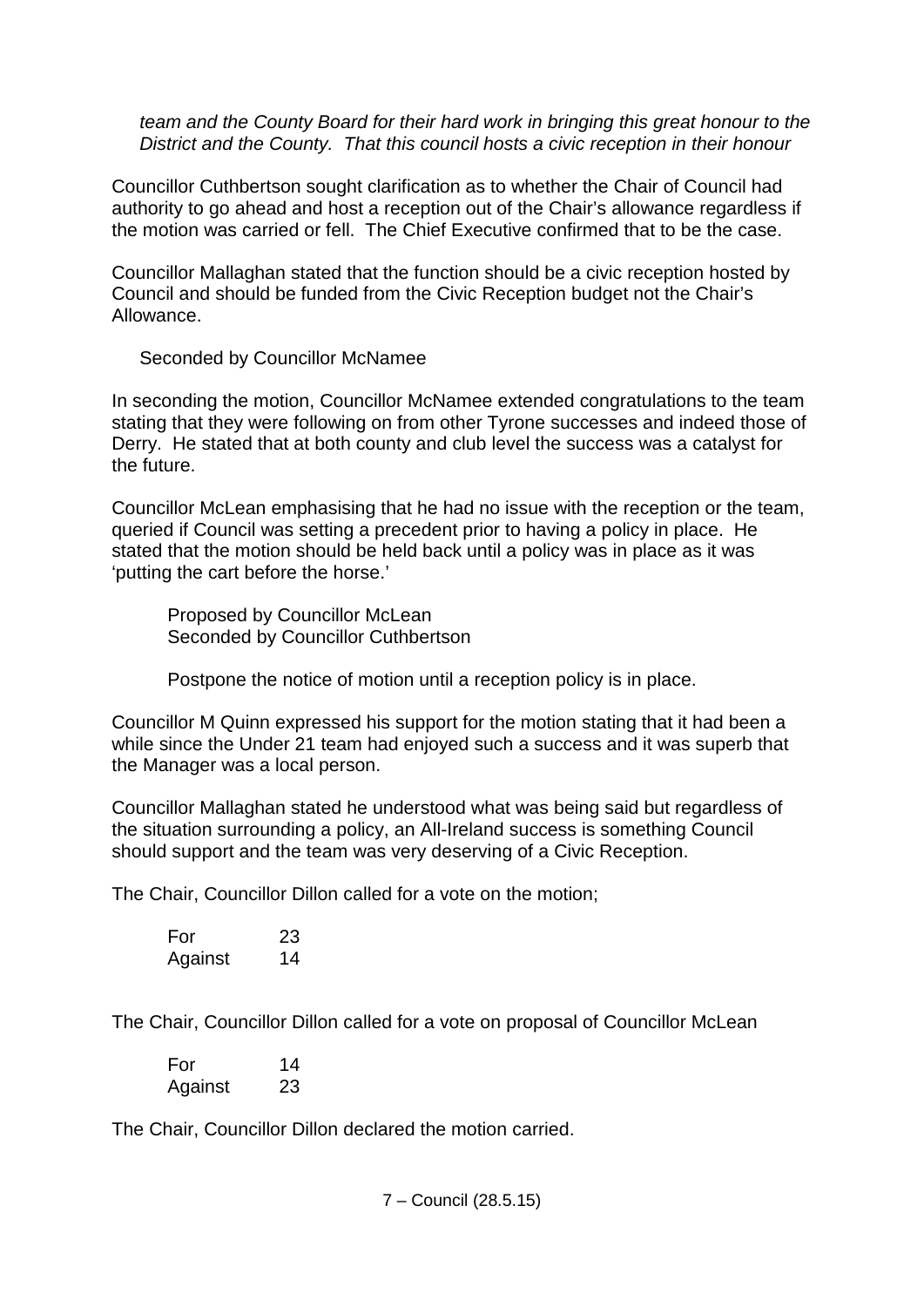Responding to Councillor Mallaghan's comments as to whether he had a conflict in relation to the reception Councillor Wilson advised he had no difficulty but thought it would be wise to await a policy on civic receptions.

Councillor Mallaghan expressed his thanks to those who supported the motion, especially the county Derry Councillors.

# **C99.2/15 Councillor C O'Neill to move the motion**

Councillor C O'Neill in moving the motion stated that Council should condemn with deep regret the recent comments made by Councillor McLean in the Irish News and call on him to retract the comments immediately.

Councillor C O'Neill stated that her comments were in relation to a call by Councillor McLean for homosexuality to be made illegal coming on the back of the political debacle which has seen the resignation of the DUP Health Minister, Jim Wells MLA who caused much hurt to the LGBT community when asked for his views on civil marriage equality at a hustings event during his Westminster election campaign.

Councillor C O'Neill further stated that the motion was coming less than a week after Equal Marriage was given a resounding green light as the result of the referendum in the 26 counties and the right to marriage equality being enjoyed by Irish citizens should be shared in the North. Stating that Sinn Féin would continue to campaign for marriage equality for all in the North and to end discrimination against the LGBT community, Councillor C O'Neill stated that there would be a high level of public interest in the debate as it was regrettable that in the opening years of the 21<sup>st</sup> century a motion rebuking the DUP's Councillor McLean's unhelpful and insensitive comments had to be tabled. Emphasising that the LGBT community in Mid Ulster, like anywhere else, contribute much in terms of positivity in the community and deserved respect she stated that like many of her colleagues in education and youth service she sees the devastation caused by prejudice against the gay community and made reference to the sense of isolation felt, self-harm and the suicide rate amongst many young gay people which must be tackled once and for all. Continuing, she stated that there must be no place in society for homophobia and all its manifestations.

Referring to the result of the referendum in the 26 Counties Councillor O'Neill stated it would help tackle homophobia whilst the continuing blocking of the rights of gay people at Stormont and reckless comments by elected politicians in the media would not. Making mention of attempts by Sinn Féin to introduce marriage equality in the North which had been blocked by the main unionist parties whilst the SDLP and Alliance had sat on the fence Councillor C O'Neill was emphatic that it was not good enough for the SDLP's MLA for East Derry together with his South Down colleagues to go missing when a vote was called.

Councillor C O'Neill quoted Mid Ulster journalist, Michael McGlade's editorial in a recent newspaper stating "with a growing swell of public figures calling for a change in the law here, people in Magherafelt, Cookstown and beyond will be watching very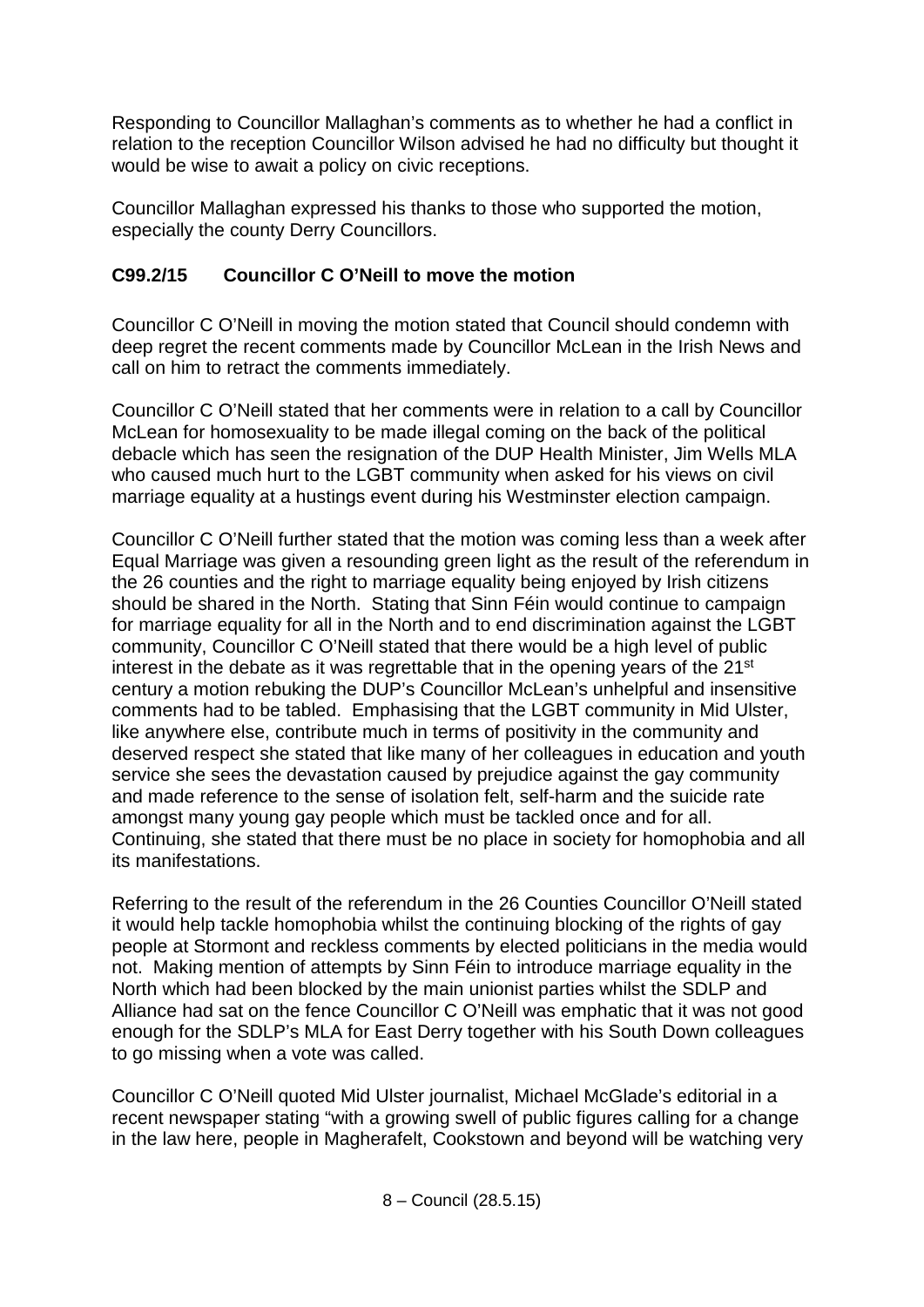carefully to see how this debate unfolds, and study the comments of the people they elected."

Concluding her remarks, Councillor C O'Neill requested that Council took the opportunity to show much needed solidarity with its LGBT citizens who contribute so much positivity in terms of community life across the district and beyond and as such put on record opposition to the comments of Councillor McLean in relation to homosexuality and take the opportunity to request him to withdraw his comments.

Finishing by quoting Amnesty International's Patrick Corrigan who recently stated "that the North is the last bastion of discrimination against gay people in these islands", Councillor C O'Neill proposed the motion.

Proposed by Councillor C O'Neill Seconded by Councillor McPeake, that

> *This council notes the positive contribution that the LGBT community make to the Mid Ulster Society. That council acknowledges that this district is a welcome place for everyone regardless of your sexuality or gender. This council condemns with deep regret the comments made by Councillor Paul McClean last month in the Irish News and calls on him the retract those comments immediately.*

Councillor McLean responding stated that he had spent time considering the motion and with a young family, members could imagine the conversations which had taken place in his home. Referring to his first reaction on reading the motion he asked what right Sinn Féin had to lecture him or anyone else in the chamber on ethics or morals and request that he withdraw comments based on their history. Outlining his political career which had spanned over 25 years on Magherafelt District Council, Councillor McLean stated that he had heard Sinn Féin representatives justify and condone the murder, capture and torture of innocent people and that there were those in the chamber who still justify the Provisional IRA's campaign of murder. Councillor McLean continued stating that when every Councillor in the Chamber condemned the Provisional IRA's actions then Councillor C O'Neill's call for equality would carry more weight and thus challenged Members to stand up and condemn anyone in the Chamber who had justified or participated in the Provisional IRA. Councillor McLean stated that he would not condemn the motion but trusted that his comments would render it unnecessary.

Councillor McLean emphasised that he wanted Mid Ulster to be a welcoming place for everyone and would note the positive contribution that all people make in the community. Stating that the debate on the motion had arisen from a quote in the Irish News concerning homosexuality which read, "The Biblical perspective speaks against it and I take the Biblical perspective. It goes against the Bible's stance so I don't believe it should be legal." Councillor McLean explained that the Irish News had initially contacted him several years prior during a discussion of redefining marriage at which time he had said, "As a Christian who believes in the stance of the Bible I believe homosexuality is morally wrong. It is spiritually wrong and I don't believe it should be legal". Continuing he stated that the Bible lists numerous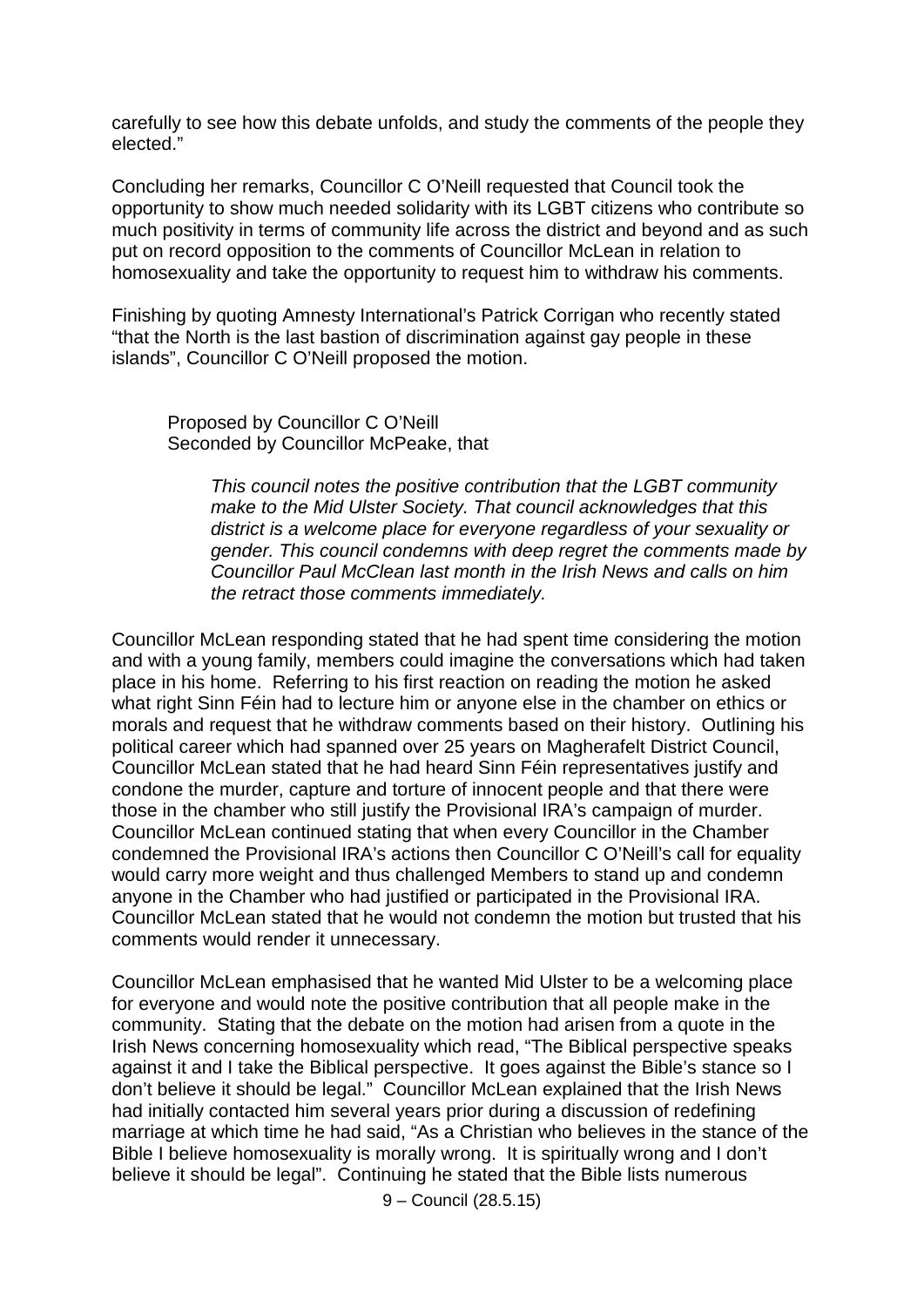matters and describes them as sin and whether of Christian faith or not no one disputes it and that it was not his belief that every sin listed should be a criminal offence nor was it his belief that homosexuality should be one. Emphasising that he was no theologian but a simple Christian, he stated that he would defend the rights of Christian people to quote the scriptures and live lives according to God's Word and that they should not be forced by any law of the land to dilute the Bible or their sincerely held beliefs. Stating that whilst he endeavoured to apply God's Word to every aspect of his life but often failed he was not setting himself up on a "holier than thou" pedestal. However, Councillor McLean stated categorically that he believed in marriage between one man and one woman but that did not make him homophobic and within both society and Council care must be taken not to lapse into extremist language and a view taken on any topic based on a Christian belief did not mean that a person hated another. Councillor McLean related that he was in politics because he was passionate about both his country and community and thus wanted to help others, see the district prospering and lay a foundation for others to build upon but that he felt Mid Ulster Council had not got off on the right footing.

Councillor McLean stated that he had been open with the meeting and it had not been nor was his intention to cause offence to anyone but that he was entitled to express his dearly held Christian view. Stating that it was time for others in the Chamber to step up to the mark he said he wanted Mid Ulster Council to be a place where everyone feels welcome but what about the Royal British Legion and the poppy sellers and he posed the question, was the Chamber going to address the decision to block the organisation selling poppies in the building. Commenting that Councillor C O'Neill had brought the motion about words he had used and requested the Council to condemn what he said challenged the Councillor to bring a motion in June asking the Council to condemn not words but actions and involvement of her Party colleagues in the Provisional IRA.

Concluding, Councillor McLean stated the motion was trying to label him as homophobic which he certainly was not and that he believed he had clarified his position. He added that his mother had always said that you should always ensure your own doorstep is clean before commenting on anyone else's and this was good advice for the Chamber also and continued to say that he wanted to see a good working relationship where Councillors treat the entire electorate with fairness. Highlighting that regardless of religious background or sexuality he wanted everyone in the area to feel valued and be part of the community they lived and worked in. He asked that the motion be voided and withdrawn as he felt his comments had rendered it pointless to go through an exercise of speeches and then a vote and thus would leave the matter with the Chair and proposer but he felt he had clarified his position.

Councillor McPeake stated that he gave credit to Councillor McLean and his efforts to side track the motion by touching on the conflict, the Royal British Legion and sale of poppies which had nothing to do with it. Councillors McPeake said it was outrageous for a public representative to speak as Councillor McLean had done, he stated that the tightening of standards with regard to the code of conduct for Councillors had been a positive trait, and that the well-rehearsed comments of Councillor McLean were not acceptable in public life and indeed were questionable under the Code of Conduct. Mentioning the ban there had been on blood donation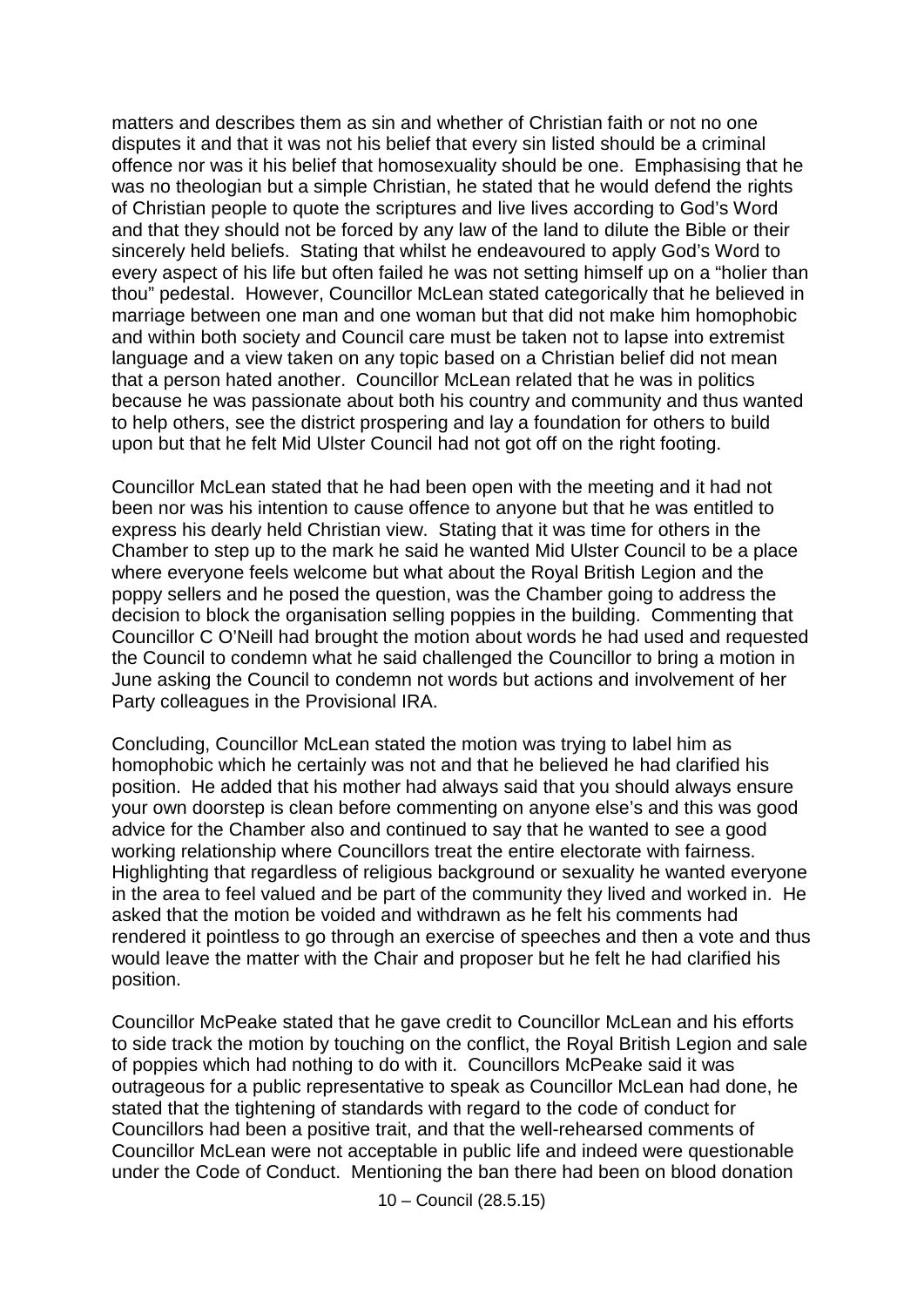from the LGBT Councillor McPeake called on Councillor McLean and his party to come out of the wilderness and join the modern age. Councillor McPeake stated that Council should move forward collectively on such issues.

The Chair, Councillor Dillon stated that she could not void the motion and thus called for a vote. A recorded vote was requested.

| For       | 23<br>(SF) Councillors Bateson, Bell, Clarke, Elattar, Gildernew, Gillespie,<br>McEldowney, Mallaghan, McGinley, B McGuigan, S McGuigan,<br>McNamee, McPeake, Molloy, C O'Neill, J O'Neill, Totten,<br>(SDLP) Councillors McAleer, McFlynn, Mullen, T Quinn, M Quinn and<br>(Independent) Councillor Monteith |
|-----------|---------------------------------------------------------------------------------------------------------------------------------------------------------------------------------------------------------------------------------------------------------------------------------------------------------------|
| Against   | 10<br>(DUP) Councillors Ashton, Buchanan, Burton, Cuthbertson, Forde,<br>McLean, Robinson, J Shiels,<br>(UUP) Councillors G Shiels, Reid                                                                                                                                                                      |
| Abstained | 4<br>Councillors (UUP) Cuddy, Glasgow, McKinney and Wilson                                                                                                                                                                                                                                                    |

The Chair Councillor Linda Dillon did not record a vote.

The Chair declared the motion carried.

### **C99.3/15 Councillor Cuthbertson to move**

Councillor Cuthbertson stated that the birth of a baby girl in any home is a joyous occasion and the birth of the Royal baby, Princess Charlotte caused great excitement across Mid Ulster and the United Kingdom, as a whole, and remarked that many of his constituents were glued to television screens for first sightings of the baby.

> Proposed by Councillor Cuthbertson Seconded by Councillor McLean

*That this Council, send warmest congratulations and best wishes to their Royal Highnesses, The Duke & Duchess of Cambridge, on the birth of their daughter Her Royal Highness Princess Charlotte Elizabeth Diana of Cambridge, fourth in line to the Throne and sister of His Royal Highness Prince George of Cambridge.*

Councillor Mallaghan shared with the Chamber that Councillor Totten had celebrated the birth of a baby in the past week and stated that whilst he would welcome and congratulate any birth and that his party went to great lengths to recognise all people they would not be supporting the motion. He stated that whilst some of the community were happy to be subjects of the Crown he was a Republican and believed in citizenship and equality. He further stated that many children born into the Mid Ulster area would be living in deprivation whilst this Royal baby would have everything because the people paid for it and it was neither fair nor equal.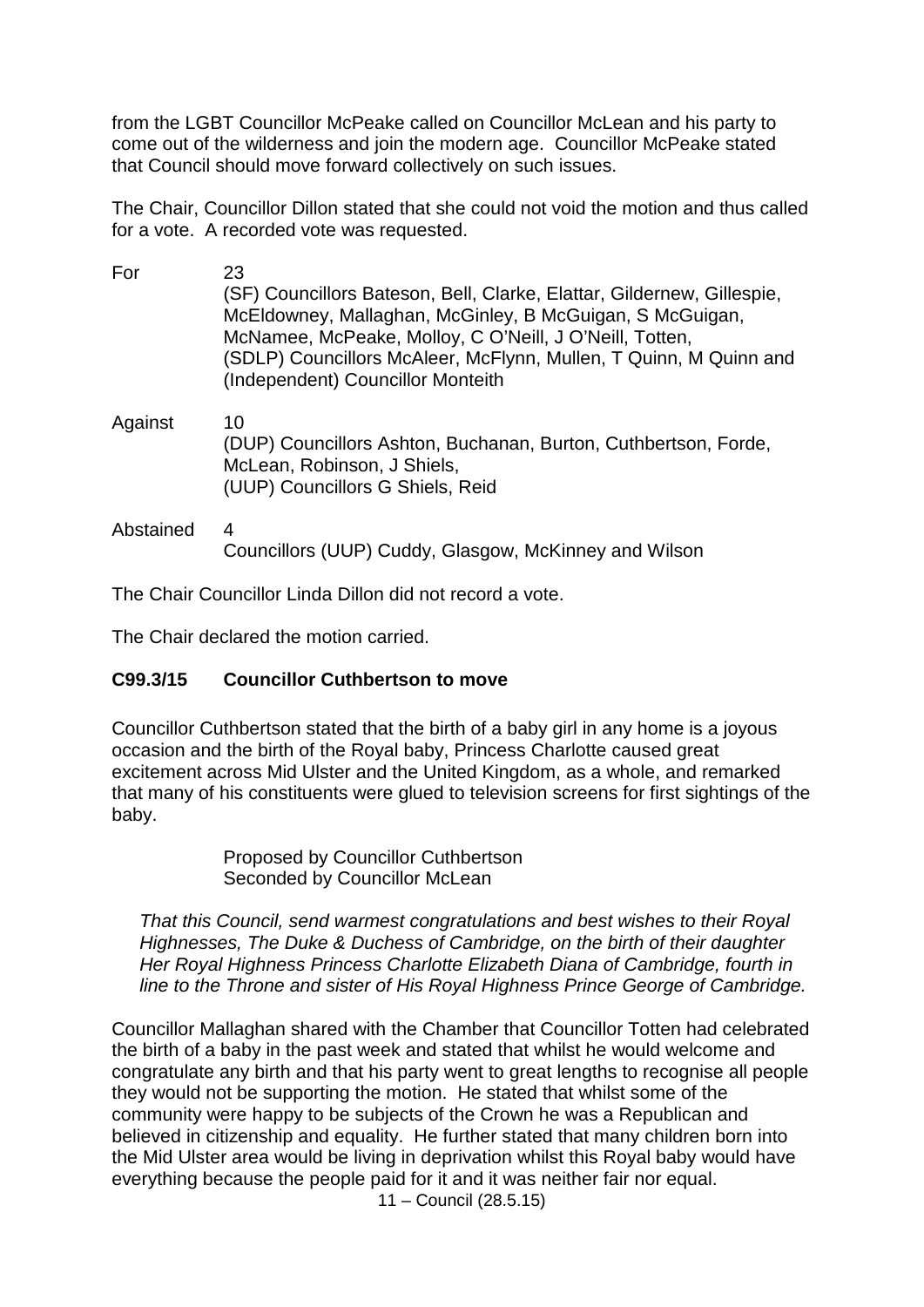Councillor Monteith concurred with Councillor Mallaghan's comments and stated that he would confer good wishes to everyone who had welcomed a new baby but as a republican he opposed the monarchy as he believed all human beings come into this world equal and as such no child should be singled out. He asked as to why this child should be privileged and live off the state whilst others lived in deprivation.

Councillor Cuddy supporting the motion stated that a significant proportion of the community were delighted with the Royal birth. He remarked on the recent Royal visit to Ireland and that across the United Kingdom and indeed Ireland the Queen and the Royal family gave communities a lift. Commenting on the tourism industry associated with the Royal family he stated that as a gesture of goodwill a letter should be sent which would cost nothing but not to send it was yet further proof that the unionist were a minority.

Councillor Bateson spoke against the motion stating that republicans did not differentiate.

Councillor Cuthbertson expressed his disappointment but stated that he was not surprised at the outcome. He related that a Roman Catholic member of the community had been in the DUP constituency office and the topic of conversation had been the Royal birth and felt that Sinn Féin had 'got it wrong' in not supporting the motion. Councillor Cuthbertson stated that the great, great, great uncle of Princess Charlotte, Earl Mountbatten had been murdered by colleagues of Sinn Féin thus he was not surprised.

Councillor G Shiels stated that he would support the motion.

The Chair Councillor Dillon called for a vote;

| For       | 14 |
|-----------|----|
| Against   | 19 |
| Abstained | 4  |

The Chair declared the motion lost.

### **C99.4/15 Councillor Bell to move**

Councillor Bell in moving the undernoted motion stated that rugby was a sport which had united Ireland and that in going forward he wished Cookstown Rugby Club every success.

Proposed by Councillor Bell Seconded by Councillor McNamee that

*This council notes the recent success of the Cookstown Rugby Club. In this their 25th year, the senior team has won the Ulster Minor League. This is a great achievement for the club and I request that the council acknowledges this great moment for the club in the most appropriate way.*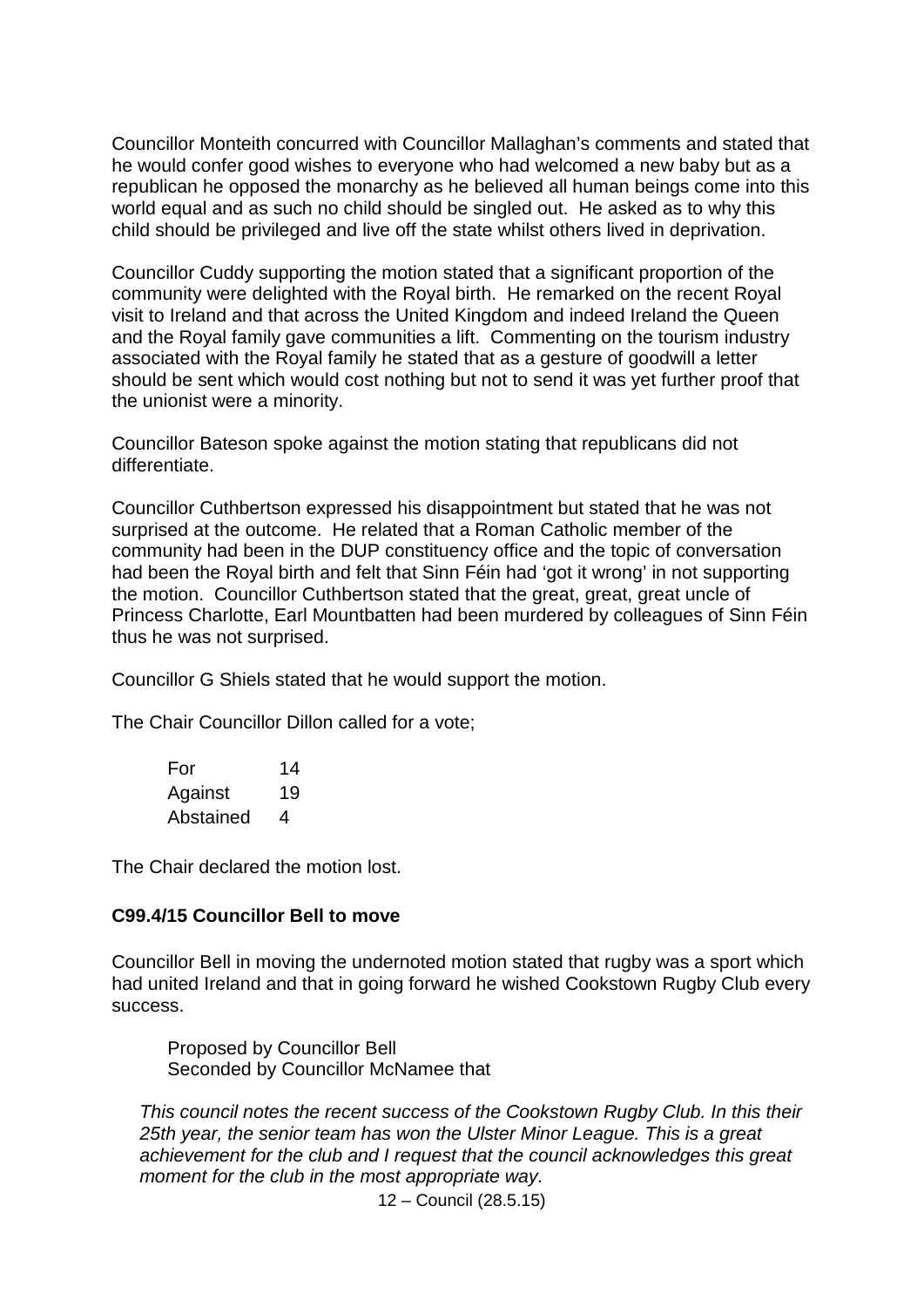Councillor McNamee stated that he would congratulate the team on winning the league remarking that one of the turning points was a meeting at Malone at which the Cookstown team had lodged a complaint but went on to win the league. He stated the team should be recognised in the most appropriate way.

Councillor T Quinn added his support to the motion stating that the players came from across Mid Ulster district and from all sections of the community.

Councillor Mallaghan stated that there were seven Pomeroy men on the team.

Councillor Wilson added his congratulations also and stated that the team won the Ravenhill Cup on the 9 May and this should be included. Councillor Bell agreed that the Ravenhill Cup be included

Councillor Buchanan stated that he too would support the motion.

In response to the Chair, Councillor Dillon asking how best the Council could honour the team, Councillor Bell stated that he felt the team could be invited to attend an event the Chair was proposing to host during her year of office.

The Chair, Councillor Dillon acknowledging that there was general consensus for the motion stated that it would be considered when the Party Representatives group was discussing the matter of receptions.

Councillor McLean stated that he was still of the opinion that Council should have a policy in place for receptions and asked what sort of precedent and message would it set by hosting receptions prior to a policy and thus he had no difficulty with the matter going to Party Representatives for discussion.

The Chair Councillor Dillon stated that until a policy was in place Council had to follow the processes of the former councils. Councillor Bell stated that he was content with the proposal being discussed by the Party Representatives Group.

### **C99.5/15 Councillor Wilson to move the motion**

Councillor Wilson in moving the undernoted motion stated that as a direct result of the 2015/2016 budget cuts voted through by Sinn Féin and the DUP the modern languages programmes for primary schools and the European studies programme for secondary schools had been cut.

### *Councillor Mallaghan left the meeting at 8.07pm*

Referring to the core modern language programme for P1-P4 classes which had been in place since 2007 Councillor Wilson stated that the Minister for Education had announced at the start of March that all funding for the programme would cease at the end of March. He stated that this had all happened without prior notice for the 100 Peripatetic language tutors who had been delivering the programme or any detailed discussion with the Education Committee whose role it is to scrutinize the decision making of the Minister. Councillor Wilson further stated that the Minister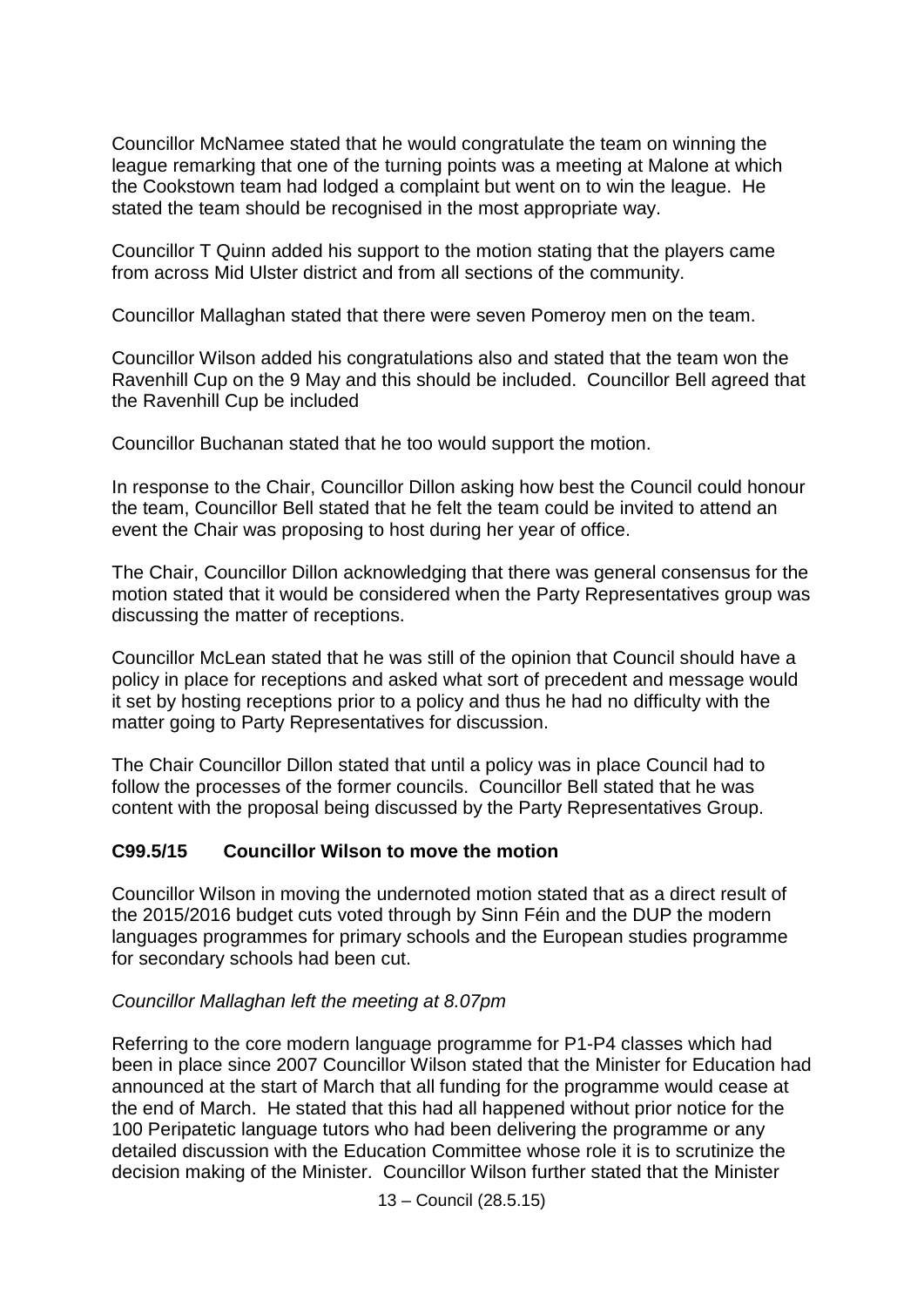had suggested that individual schools had the option to continue to teach languages out of their own resources however with budgets planned and a new financial year commencing this would be an unrealistic suggestion. He expressed his fears that in the immediate future that it would be unlikely to be any language provision at primary schools in Northern Ireland. Comparing this to the rest of the United Kingdom, Councillor Wilson advised that the teaching of modern foreign languages such as French, Spanish and German in primary schools was being prioritised with Scotland increasing their investment so that by P5 children will have been introduced to three languages. Stating that the whole area needed to be revisited Councillor Wilson said that a centralised organised programme from Stormont which offers tutors a degree of job security and primary schools a reliable and committed resource for pupils was required.

## *Councillor Mallaghan returned at 8.10pm*

Commenting on secondary schools Councillor Wilson advised that the European Studies Programme had been cut, a programme which had linked schools in Northern Ireland and the Republic with schools across Europe through sustained collaborative projects with the aim of furthering tolerance, mutual understanding and appreciation of the cultures of others. In an increasing globalised he suggested that Council look to fostering the economic wellbeing of children and young people by promoting skills in modern languages in order that they may take advantage of job opportunities within the European Union and farther afield.

Acknowledging that restraints on public spending was a fact of life in the current economic climate Councillor Wilson stated that sympathy could be extended to the Education Minister, and indeed any Minister, if they proved themselves responsible for their department budget. Stating that this was not the case with Education, he emphasised that it was disgraceful that a modern language programme was being axed at the same time as proposals being approved for a new Irish medium secondary school near Dungiven which would be neither viable nor sustainable. Quoting figures sourced from the development proposal for the school Councillor Wilson stated that the Ministers decision had met with opposition from his officials and the wishes of St Patricks, Maghera and had approved a school for an initial estimated intake of 14 pupils which would incur building costs of approximately £2.55 million plus utility costs, fees and VAT yet the budget for language support had been cut.

Councillor Wilson called on Members to support the motion and support children in Mid Ulster who had benefitted from both the modern languages and European studies programme.

Proposed by Councillor Wilson Seconded by Councillor McLean

*That Mid Ulster Council calls on the Department of Education to reconsider its decision to cut the modern languages programme for primary schools, and the European Studies programme for secondary schools, and further calls on the Minister to seek to reinstate the programmes after the June monitoring round.*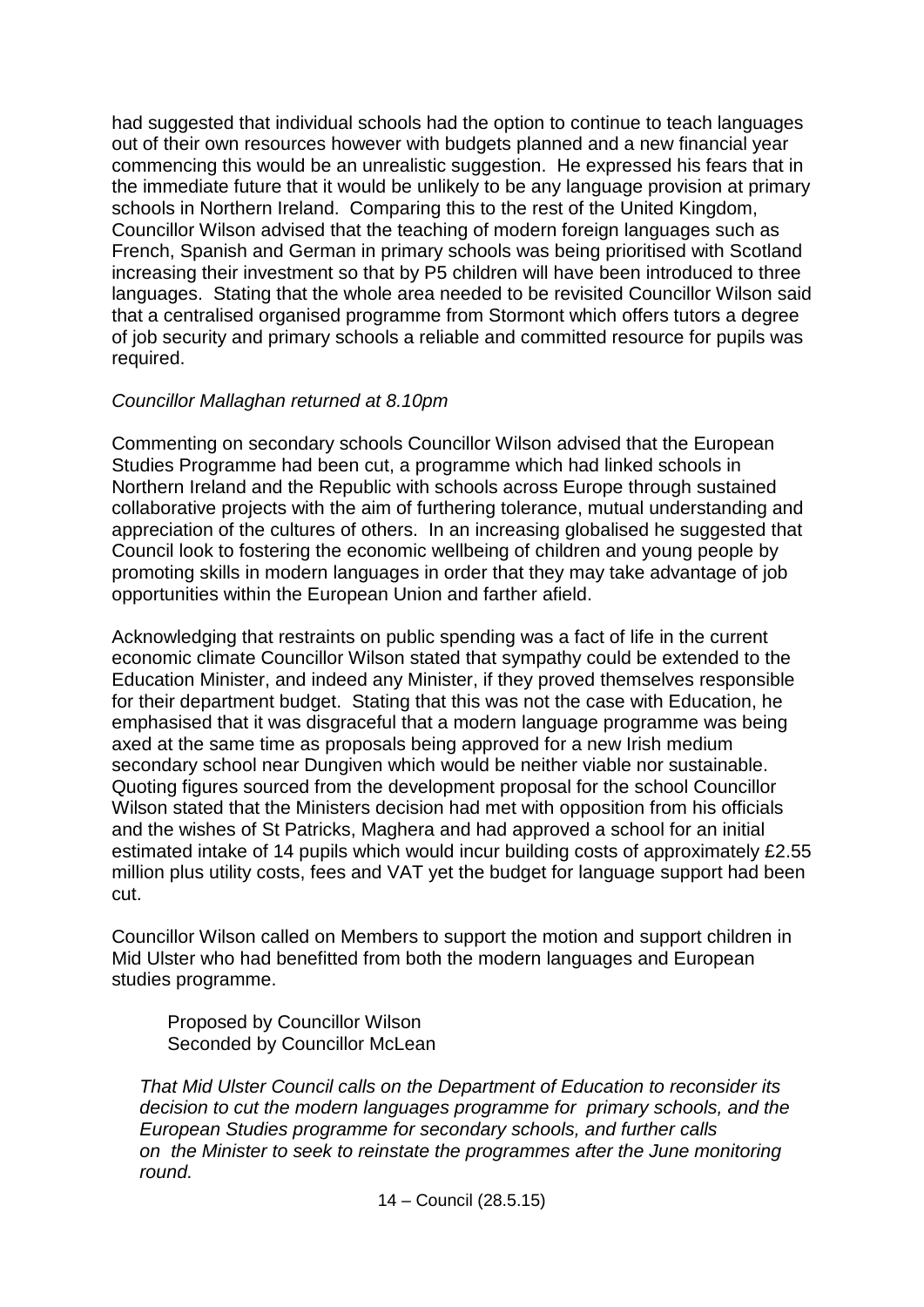Councillor McPeake stated that he had spoken with the Minister for Education regarding the issue and had been advised that the cuts to the Executive budget over the last five years was decimating public services; that overall in 2015 the education budget had been reduced by £97.6 million or 5% of the opening budget in 2014-15 and that the Department had worked to protect front line services and funding targeted at social deprivation and Special Education Needs as much as possible, to include:

- an extra £10m had been injected into the Educational Authority Block Grant;
- continuation of the eligibility criteria to post primary sector which has seen an extra 12,000 pupils, free school meals and uniforms;
- plans to extend the Common funding scheme transitional fund into 2015-2016 which alleviated losses to schools from the change due to Common Funding changes;
- protection to the Irish Medium post primary sector and for Traveller Children.

Councillor McPeake stated that due to the cuts proposed it would be impossible for the Education Department to sustain everything it had been doing and that the blame for these cuts lies at the door of the Conservative Government which seemed determined to decimate public services and hurting the most vulnerable within society by attacking low paid workers and those on welfare benefits. Stating that there was clearly a crisis he stated that there was also strong indications that the British Exchequer could apply a further £25billion more cuts to public services.

Concluding Councillor McPeake stated that Sinn Féin rejects the motion as it does not address the real issues or the problem from which they arise which is the savagery of the Tory cuts to which all parties need to unite against.

Councillor McLean stated that he noted the comments made on the Tory cuts yet Sinn Féin had made noises regarding welfare reform and this was costing more money on a daily basis and that they should sweep and wash their own doorstep.

The Chair, Councillor Dillon asked if the DUP were happy that the Tories kept taking money from the block grant.

Councillor Wilson stated he was disappointed that the motion was not receiving cross party support.

The Chair, Councillor Linda called for a vote on the motion;

| For     | 20 |
|---------|----|
| Against | 18 |

The Chair declared the motion carried.

# **C99.6/15 Councillor Kearney to move the motion**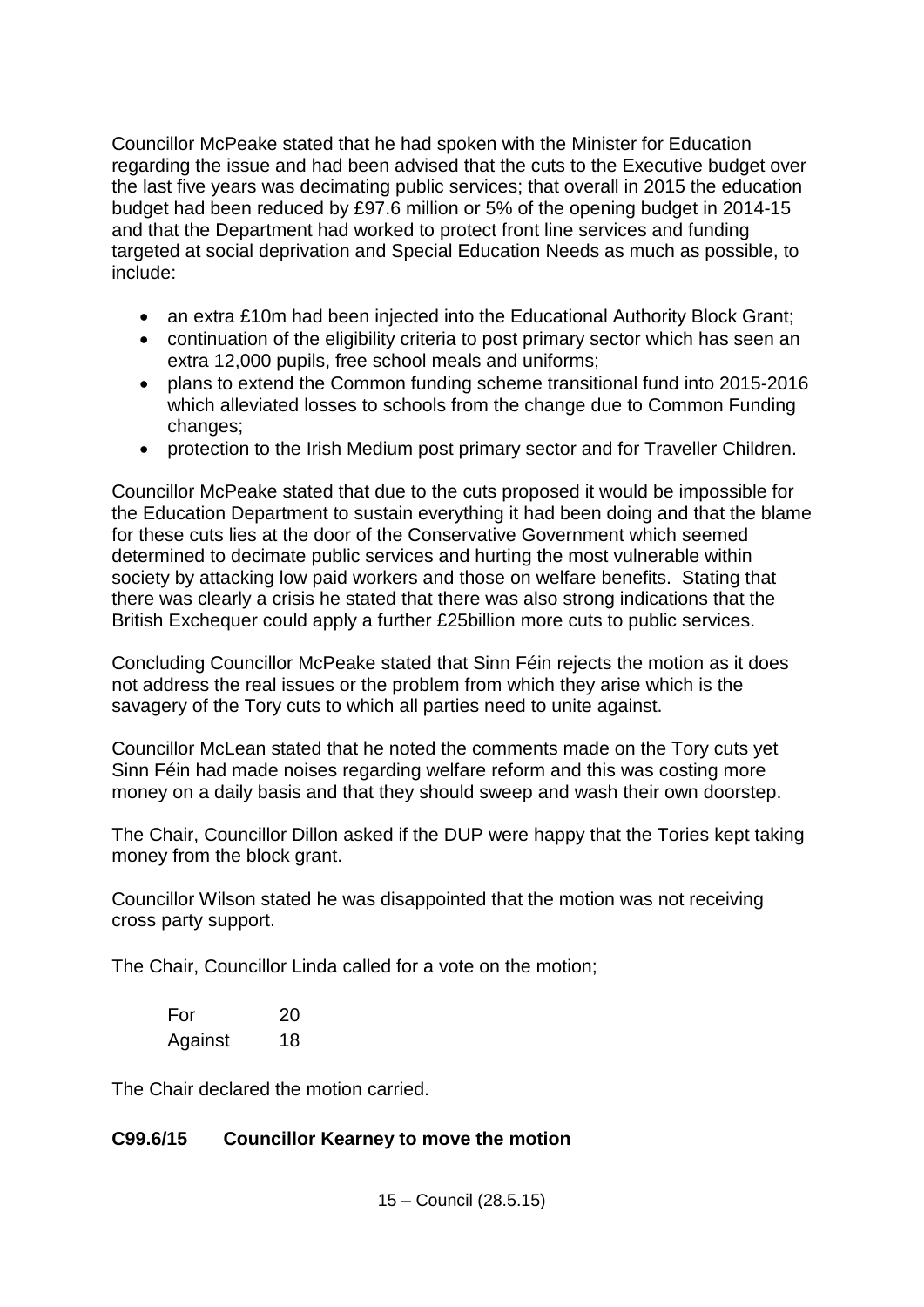In the absence of Councillor Kearney, Councillor M Quinn moved the motion speaking on the benefits of investment in early education. He emphasised that it forms the building blocks of both the society and the economy and under investment and a lack of long-term strategy in education not only fails children and young people but is detrimental to the economy and to social injustice. Advising that in the first three years of a child's life phenomenal growth in brain development takes place, Councillor M Quinn stated that these years were critical in steering the direction of children's future educational attainment thus ensuring standards are raised in early year development will give children the best start in life and provide a strong foundation for their active involvement in society.

He stated that the aim of the Early Years Fund was to sustain high quality early years services in areas of greatest need and is achieved through provision of direct services to children and families together with infrastructural support and capacity support to service providers. Outlining the key features of the fund which played a crucial role in the delivery of the Pre-School Education Programme Councillor M Quinn stated that cuts to the fund would mean a loss of £1.71 million to the voluntary and community sector which would lead to job losses, loss of 2,500 early childhood places including 620 places for children with special needs and over 250 places lost for children who do not speak English as their first language. Quoting from an Audit Office Report of February 2013, Councillor M Quinn reported that thousands of Northern Ireland's young people leave school unable to read or write indicating that in 2010-11 9000 pupils left full time education having failed to reach the required standard in literacy and numeracy.

Councillor M Quinn sought cross party support for the motion

Proposed by Councillor M Quinn Seconded by Councillor McAleer

*That this Council notes that investment in early education benefits our society and economy enormously; further notes how the Department of Education's Early Years' Fund contributes towards this; expresses its concern about the proposed reduction of £1.71 million to the Early Years' Fund and the risks this poses to 177 jobs and 2500 early childhood places, including over 620 children with Special Needs and calls on the Minister for Education to ensure this Fund is protected against cuts.*

Councillor McPeake stated that the motion was flawed and advised that the Early Years Fund was a legacy fund, created by the DHSSPS in 2004 to help sustain early childhood services which were experiencing difficulty when PEACE funding ended. Councillor McPeake further stated that the fund transferred to the department in 2006 and was still open to those groups who were in most need when the fund was established. He said he funding was still in place until August and even if funding ends 2,500 pre-school places will not be lost as they are funded through a different budget, if an establishment closes alternative places will be found and in exceptional circumstances where places are in isolated locations additional funds will be sourced to keep such units open. Concluding, Councillor McPeake stated that money lost to early years had been redirected into frontline classrooms and teachers and to return it to the early year's budget would mean the loss of 60 full time teaching posts. He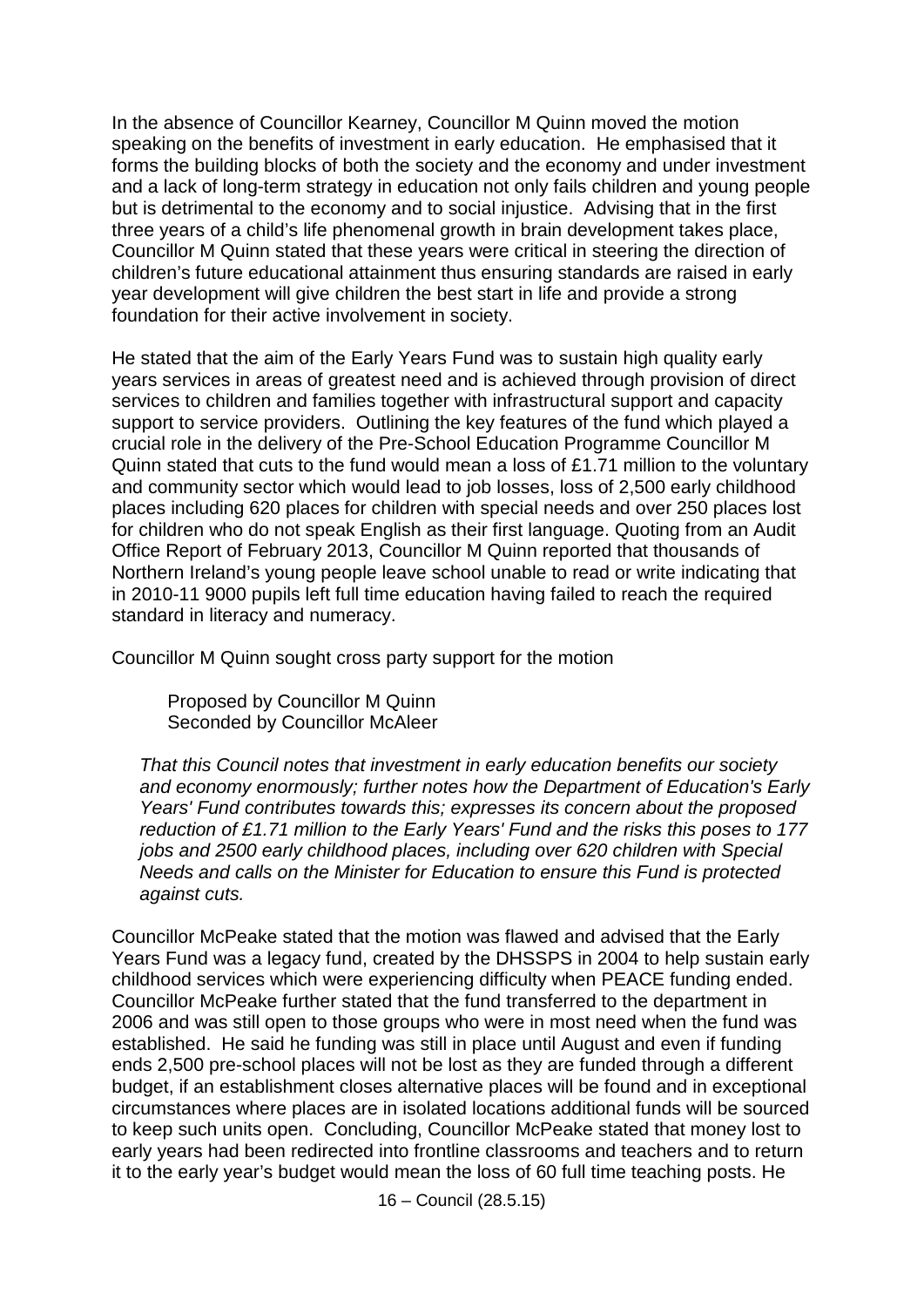stated that his party was opposed to the motion and called for all to stand against the Tory cuts.

Councillor Monteith concurred with Councillor McPeake's comments Tory cuts and stated that everyone should fight the cuts being imposed. He stated that it was a well-known fact in Dungannon that the Department did not have a good track record for listening and would not listen to Mid Ulster Council. Councillor Monteith paid tribute to parents in Dungannon and Coalisland for their ongoing campaign to secure early years places and for parents at Clinty Clay Primary School who opposed cuts noting that the Department could find the money to fight the parent's challenges. He said the Council should stand beside and support citizens especially if special needs funding was being endangered. Concluding that there was high child poverty in Dungannon Councillor Monteith expressed his support for the motion.

Councillor Cuddy stated that the UUP would too support the motion advising that in the past Dungannon Councillors had stood together for the good of the citizens. Advising that following the April Council meeting the UUP had taken comments back to their Minister Councillor Cuddy stated that Sinn Féin should do likewise as the Tories could not be blamed for everything.

Councillor McLean stated that the DUP would also support the motion stating that realities must be faced and that they were tired hearing about Tory cuts.

Councillor McGinley stated that Sinn Féin would continue to reject Tory cuts.

Councillor M Quinn expressed his thanks for the cross party support and stated that Sinn Féin should bring the message of the Council to their Minister.

Councillor Mullen asked if Sinn Féin members who availed of early year's places would withdraw their children to allow others to use the places, given the stance they were taking on the motion. The Chair, Councillor Dillon said that every child deserved their place and felt the Councillors comments were out of order.

The Chair, Councillor Dillon called for a vote.

| For     | 20 |
|---------|----|
| Against | 18 |

The Chair declared the motion carried.

### **C99.7/15 Councillor Wilson to move the motion**

Councillor Wilson in moving the motion stated he was not as familiar with the full details surrounding Roxborough House, Moy but advised that the former Cookstown District Council had opposed the previous attempts to close Westlands in Cookstown since the first proposal in May 2013. Outlining the campaign Councillor Wilson referred to the undernoted all of which Cookstown Council had opposed:

*Councillor M Quinn left the meeting at 8.32pm*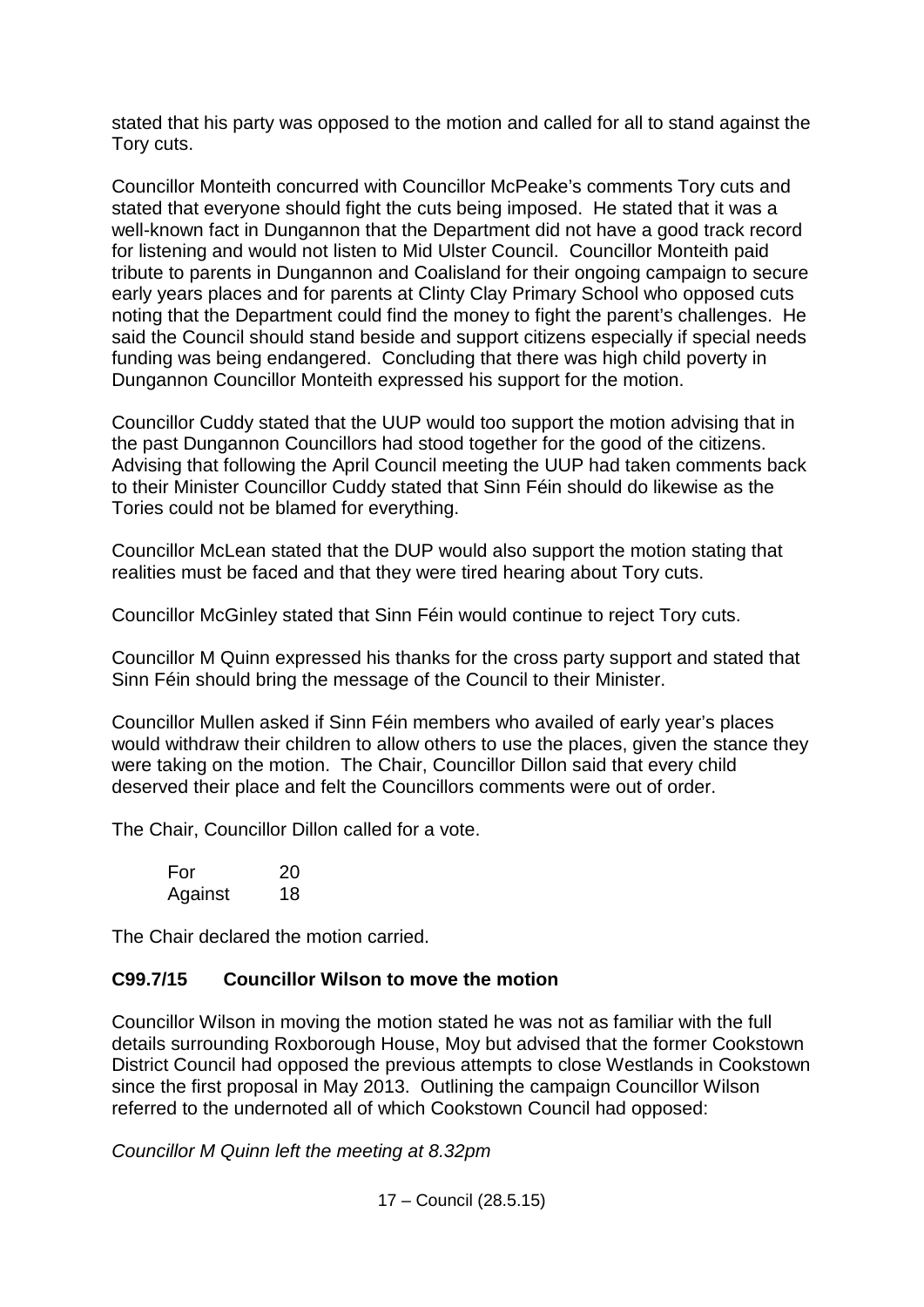- March 2014: HSSB consultation 'Making Choices' and the proposed criteria for change in Statutory Residential Homes, had placed on record its strong opposition to any changes which would result in Westlands closure;
- August 2014: Assessment of Need criteria and No Admissions policy Cookstown Council had opposed deeming that no admissions equated to no future and also distorted the demands for places;
- September 2014: Councillors met with residents and staff of Westlands and used their comments as part of response to inform the Northern Ireland Local Commission Group - Assessment of Need for residential homes which again emphasised the need for investment in health services;

## *Councillor McEldowney left the meeting at 8.34pm*

Councillor Wilson stated that the HSCB had now published the local Commissioning Group's findings which are somewhat unclear on Westland's future and indicate that a further consultation process is planned which creates further uncertainty for residents, their family and staff. He stated that he welcomed the news that no one would be asked to leave but who would maintain the facility.

### *Councillor M Quinn returned at 8.35pm*

Proposed by Councillor Wilson Seconded by Councillor McNamee

*That this Council notes with deep concern the recent announcement by the H.S.C.B of a consultation on the future of Westlands Cookstown and Roxbourgh House Moy which Council understands, indicates and supports a process which will invariably lead to the closure of these two homes. This course of action is clearly unsatisfactory and inappropriate given the previous assurances between the legacy councils, Health and Social Care Boards, the Trusts and the Minister. Council opposes this course of action and calls for an immediate meeting with the HSCB and Trusts as a matter of urgency*

Councillor McNamee stating that he had met with residents, staff and family of Westlands and agreed with the motion emphasised that if places were made available there would be a waiting list for entry. He referred to pressure from the BBC Nolan Show from which residents received assurances from former Health Minister Edwin Poots that it would not close, but there were now concerns for its future.

### *Councillor McEldowney returned to the meeting at 8.39pm*

Councillor T Quinn stated that the motion outlined the situation well and that every effort should be made to protect the residents as Councillors well new the anguish and stress the situation caused to families. Declaring support for the motion he said that once again Council should fight the cuts.

Councillor Buchanan stated that the needs of residents were paramount, emphasising that if it had not been for the DUP Minister Poots the home would be closed.